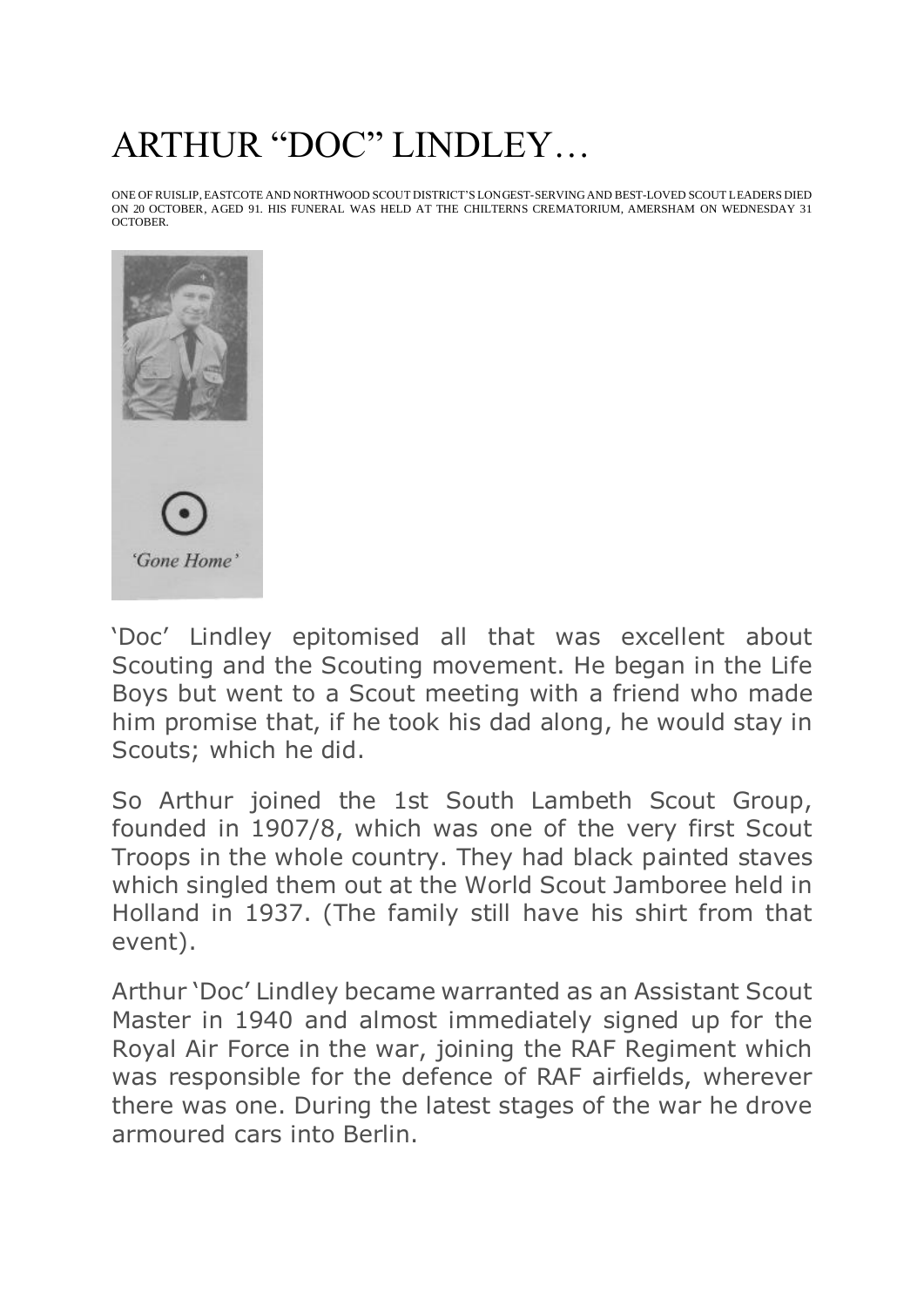After being 'demobbed' he settled in Northwood and later moved to Ruislip, where he was roped into the 9th Ruislip Group when his eldest son joined as a Wolf Cub in 1955.

After many different appointments with the 9th Ruislip Scout Group he helped merge the 2nd and 9th Ruislip Scout Groups and from 1967 to 1979 was their Group Scout Leader.



He was always involved in a huge number of activities (camping, shows, sports; including swimming galas, athletics and football competitions) as well as the activities centred on Gilwell; a major Scouting centre.

In 1983 Doc became District Commissioner for the Ruislip District as it was then and he held this position until 1999, some 16 years. This period cannot now be matched as the total length of time for a DC to hold office is now 10 years.

During his long and successful Scouting years, Doc amassed a great many major awards:- Long Service Decoration in 1970, Medal of Merit in 1975 and the Silver Acorn in 1985; to name just a few.

Although he and his wife Elsie latterly moved to Bourne End, they both regularly came back to help the 2nd/9th at various